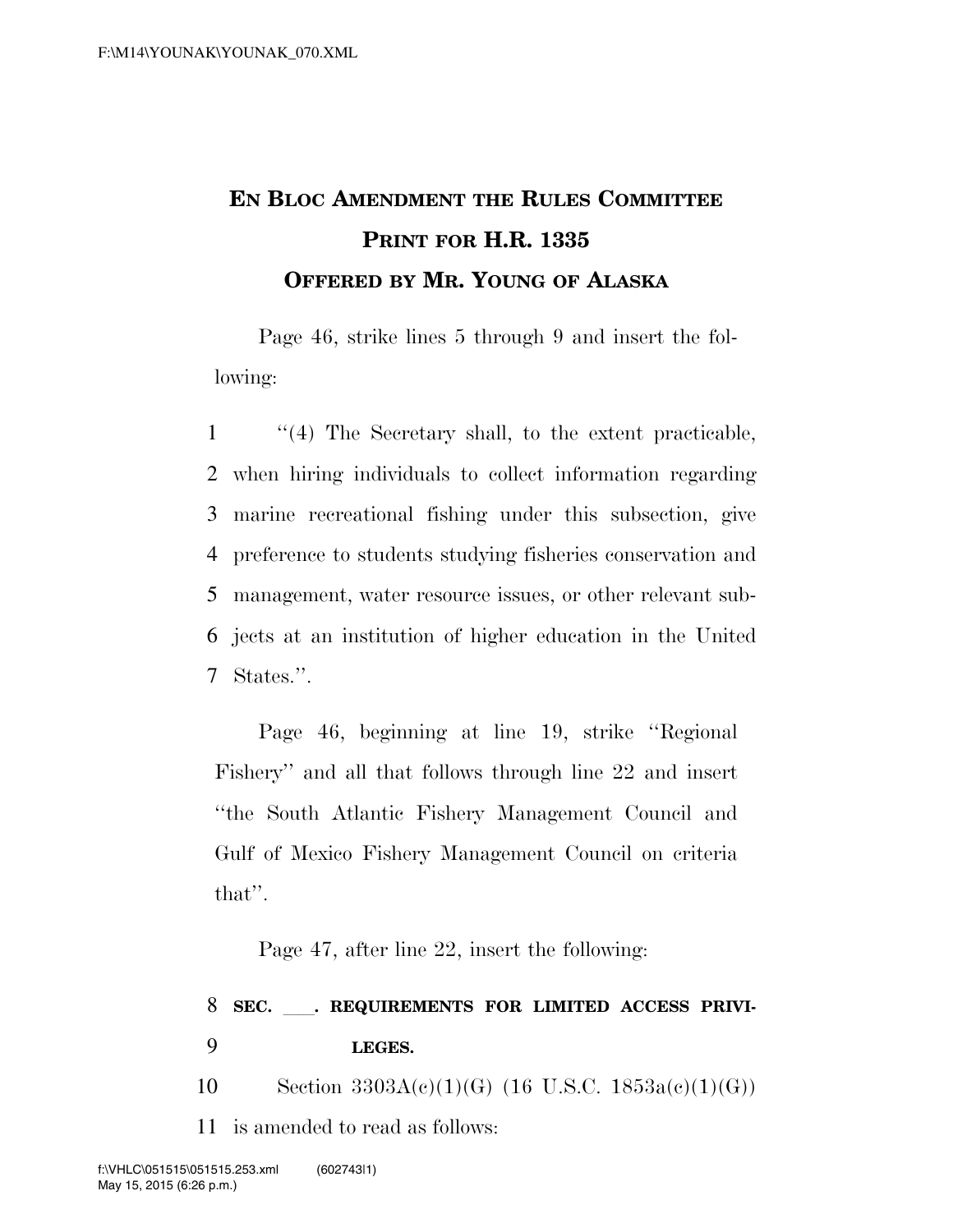| $\mathbf{1}$   | $\lq\lq(G)$ include provisions for a formal and                               |
|----------------|-------------------------------------------------------------------------------|
| $\overline{2}$ | detailed review 5 years after the implementation                              |
| 3              | of the program, and thereafter the regular mon-                               |
| $\overline{4}$ | itoring and review by the Council and the Sec-                                |
| 5              | retary of the operations and impacts of the pro-                              |
| 6              | gram, to coincide with scheduled Council review                               |
| 7              | of the relevant fishery management plan (but)                                 |
| 8              | no less frequently than once every 7 years) in-                               |
| 9              | $cluding$ —                                                                   |
| 10             | "(i) determining progress in meeting                                          |
| 11             | the goals of the program and this Act;                                        |
| 12             | "(ii) delineating the positive and nega-                                      |
| 13             | tive economic effects of the program on                                       |
| 14             | fishermen and processors who are part of                                      |
| 15             | the program and the coastal communities                                       |
| 16             | in which they reside; and                                                     |
| 17             | "(iii) any necessary modification of                                          |
| 18             | the program to meet those goals, including                                    |
| 19             | a formal schedule for action to be taken                                      |
| 20             | within 2 years;".                                                             |
| 21             | SEC.<br><b>HEALTHY</b><br><b>FISHERIES</b><br><b>THROUGH</b><br><b>BETTER</b> |
| 22             | <b>SCIENCE.</b>                                                               |
| 23             | (a) DEFINITION OF STOCK ASSESSMENT.—Section 3                                 |
| 24             | $(16 \text{ U.S.C. } 1802)$ , as amended by section $23(a)$ of this           |
| 25             | Act, is further amended by redesignating the paragraphs                       |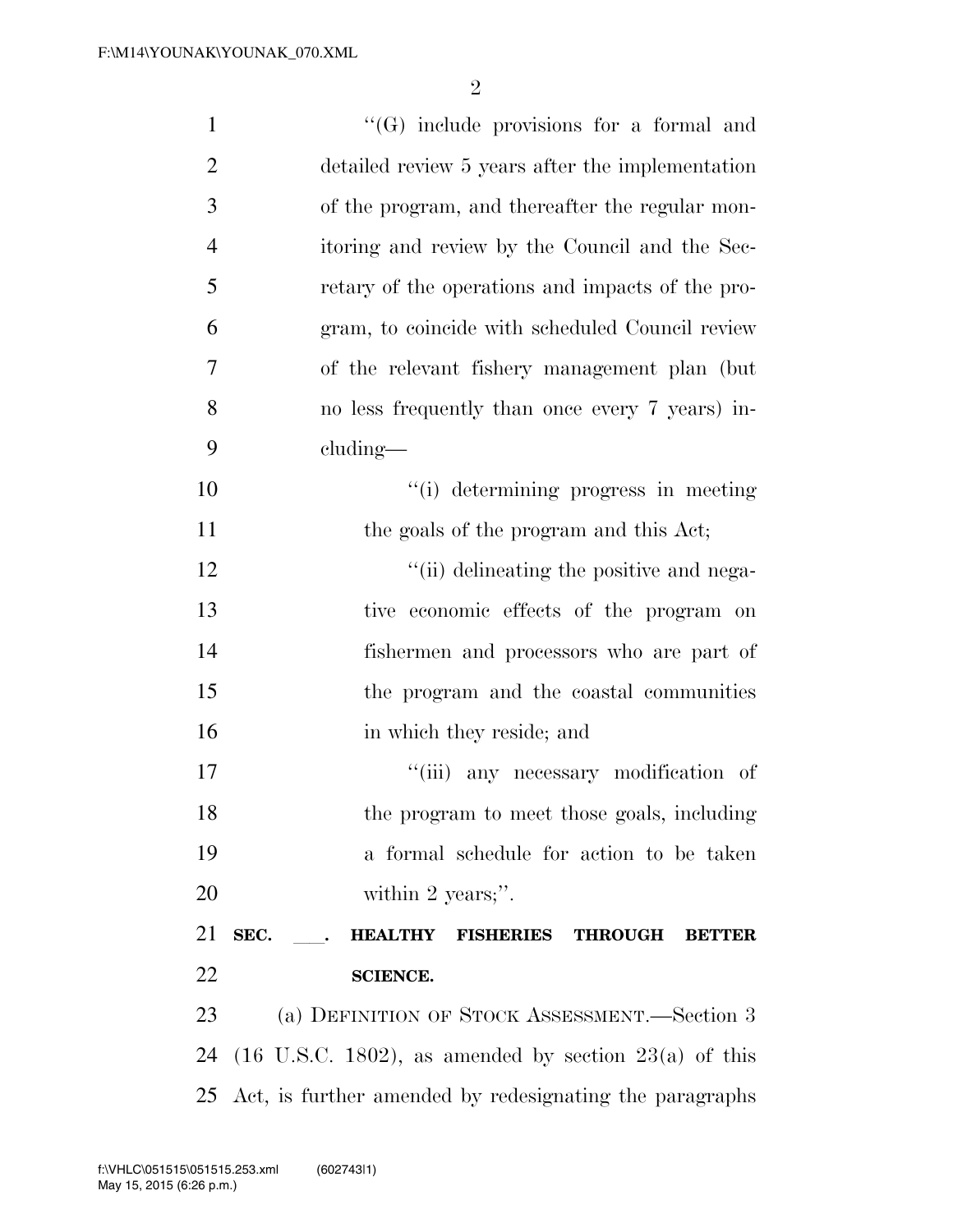| $\mathbf{1}$   | after paragraph $(42)$ in order as paragraphs $(44)$ through    |
|----------------|-----------------------------------------------------------------|
| $\overline{2}$ | $(53)$ , and by inserting after paragraph $(42)$ the following: |
| 3              | $\cdot\cdot(43)$ The term 'stock assessment' means an           |
| $\overline{4}$ | evaluation of the past, present, and future status of           |
| 5              | a stock of fish, that includes—                                 |
| 6              | $\lq\lq$ a range of life history characteristics                |
| 7              | for such stock, including—                                      |
| 8              | "(i) the geographical boundaries of                             |
| 9              | such stock; and                                                 |
| 10             | "(ii) information on age, growth, nat-                          |
| 11             | ural mortality, sexual maturity and repro-                      |
| 12             | duction, feeding habits, and habitat pref-                      |
| 13             | erences of such stock; and                                      |
| 14             | $\lq\lq$ fishing for the stock.".                               |
| 15             | (b) STOCK ASSESSMENT PLAN.—                                     |
| 16             | $(1)$ IN GENERAL.—Section 404 $(16$ U.S.C.                      |
| 17             | $1881c$ , as amended by section $10(d)$ of this Act, is         |
| 18             | further amended by adding at the end the following:             |
| 19             | "(f) STOCK ASSESSMENT PLAN.—                                    |
| 20             | " $(1)$ IN GENERAL.—The Secretary shall develop                 |
| 21             | and publish in the Federal Register, on the same                |
| 22             | schedule as required for the strategic plan required            |
| 23             | under subsection (b) of this section, a plan to con-            |
| 24             | duct stock assessments for all stocks of fish for               |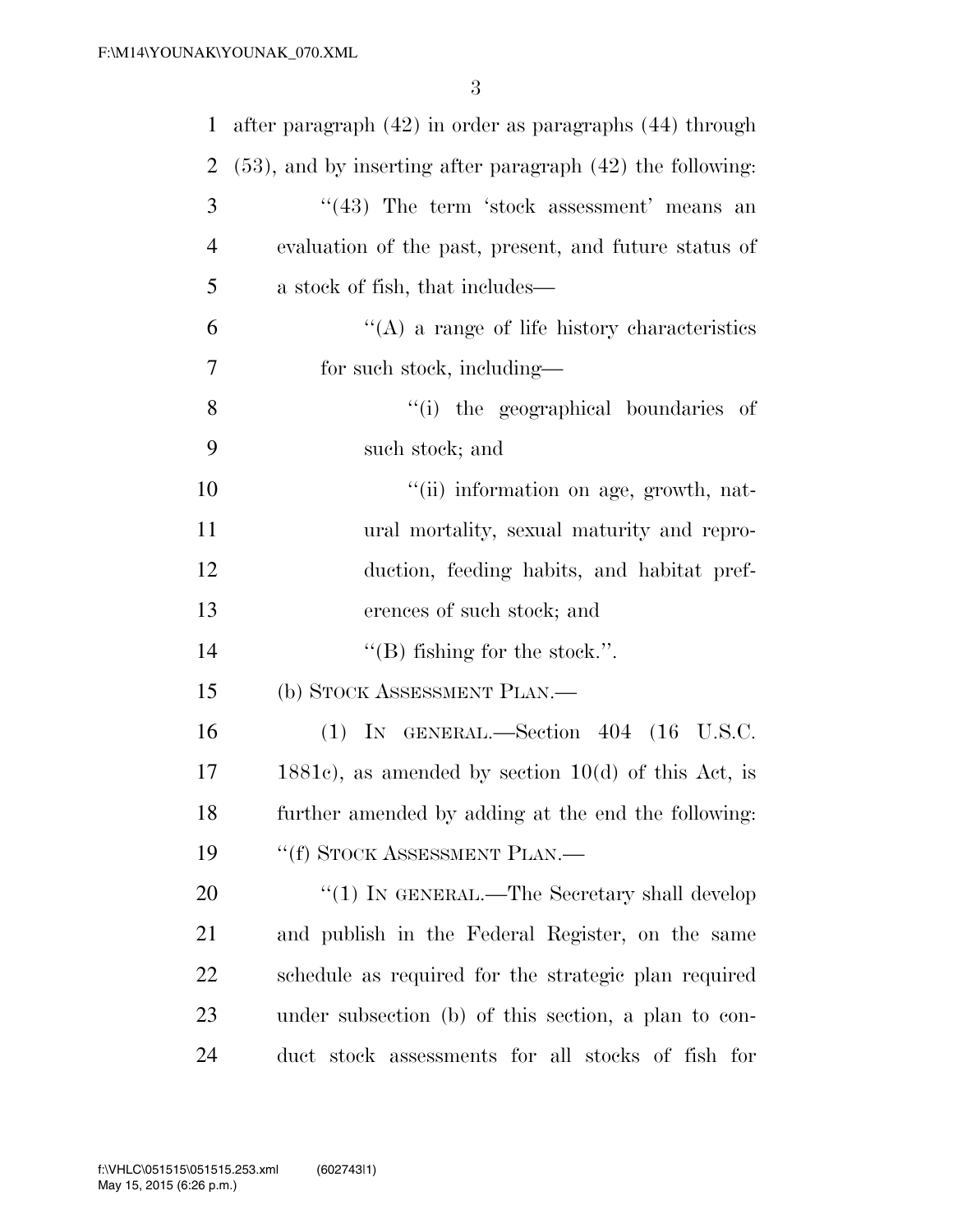| $\mathbf{1}$   | which a fishery management plan is in effect under |
|----------------|----------------------------------------------------|
| $\overline{2}$ | this Act.                                          |
| 3              | "(2) CONTENTS.—The plan shall—                     |
| $\overline{4}$ | "(A) for each stock of fish for which a            |
| 5              | stock assessment has previously been con-          |
| 6              | ducted—                                            |
| 7              | "(i) establish a schedule for updating             |
| 8              | the stock assessment that is reasonable            |
| 9              | given the biology and characteristics of the       |
| 10             | stock; and                                         |
| 11             | "(ii) subject to the availability of ap-           |
| 12             | propriations, require completion of a new          |
| 13             | stock assessment, or an update of the most         |
| 14             | recent stock assessment—                           |
| 15             | "(I) every 5 years; or                             |
| 16             | "(II) within such other time pe-                   |
| 17             | riod specified and justified by the Sec-           |
| 18             | retary in the plan;                                |
| 19             | "(B) for each stock of fish for which a            |
| 20             | stock assessment has not previously been con-      |
| 21             | ducted-                                            |
| 22             | $``(i)$ establish a schedule for<br>con-           |
| 23             | ducting an initial stock assessment that is        |
| 24             | reasonable given the biology and character-        |
| 25             | istics of the stock; and                           |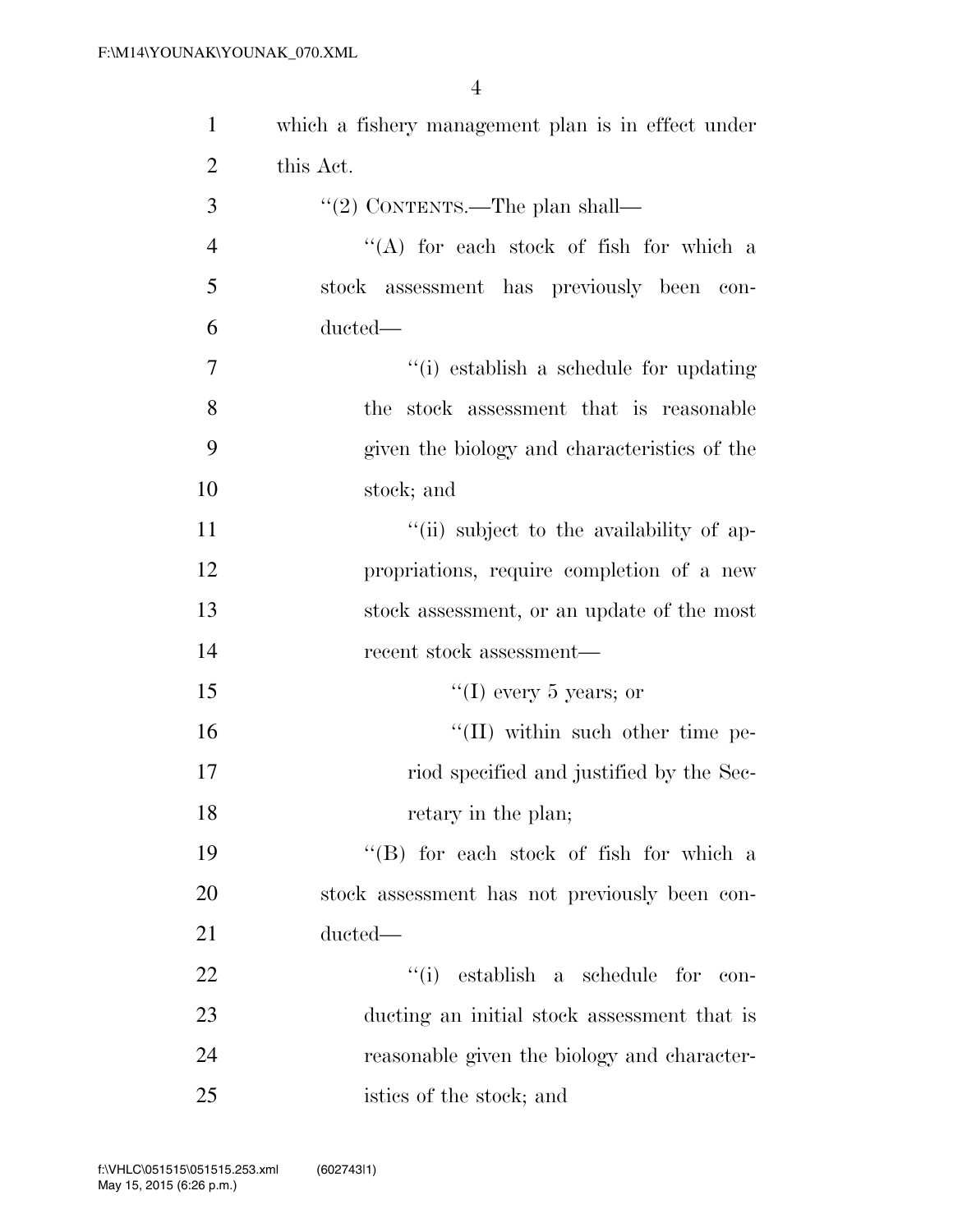| $\mathbf{1}$   | "(ii) subject to the availability of ap-                |
|----------------|---------------------------------------------------------|
| $\overline{2}$ | propriations, require completion of the ini-            |
| 3              | tial stock assessment within 3 years after              |
| $\overline{4}$ | the plan is published in the Federal Reg-               |
| 5              | ister unless another time period is specified           |
| 6              | and justified by the Secretary in the plan;             |
| 7              | and                                                     |
| 8              | "(C) identify data and analysis, especially             |
| 9              | concerning recreational fishing, that, if avail-        |
| 10             | able, would reduce uncertainty in and improve           |
| 11             | the accuracy of future stock assessments, in-           |
| 12             | cluding whether such data and analysis could            |
| 13             | be provided by fishermen, fishing communities,          |
| 14             | universities, and research institutions.                |
| 15             | "(3) WAIVER OF STOCK ASSESSMENT REQUIRE-                |
| 16             | $MENT.$ Notwithstanding subparagraphs $(A)(ii)$ and     |
| 17             | $(B)(ii)$ , a stock assessment is not required for a    |
| 18             | stock of fish in the plan if the Secretary determines   |
| 19             | that such a stock assessment is not necessary and       |
| 20             | justifies such determination in the Federal Register    |
| 21             | notice required by this subsection.".                   |
| 22             | DEADLINE.—Notwithstanding paragraph<br>(2)              |
| 23             | $(1)$ of section $404(f)$ of the Magnuson-Stevens Fish- |

 ery Conservation and Management Act, as amended by this section, the Secretary of Commerce shall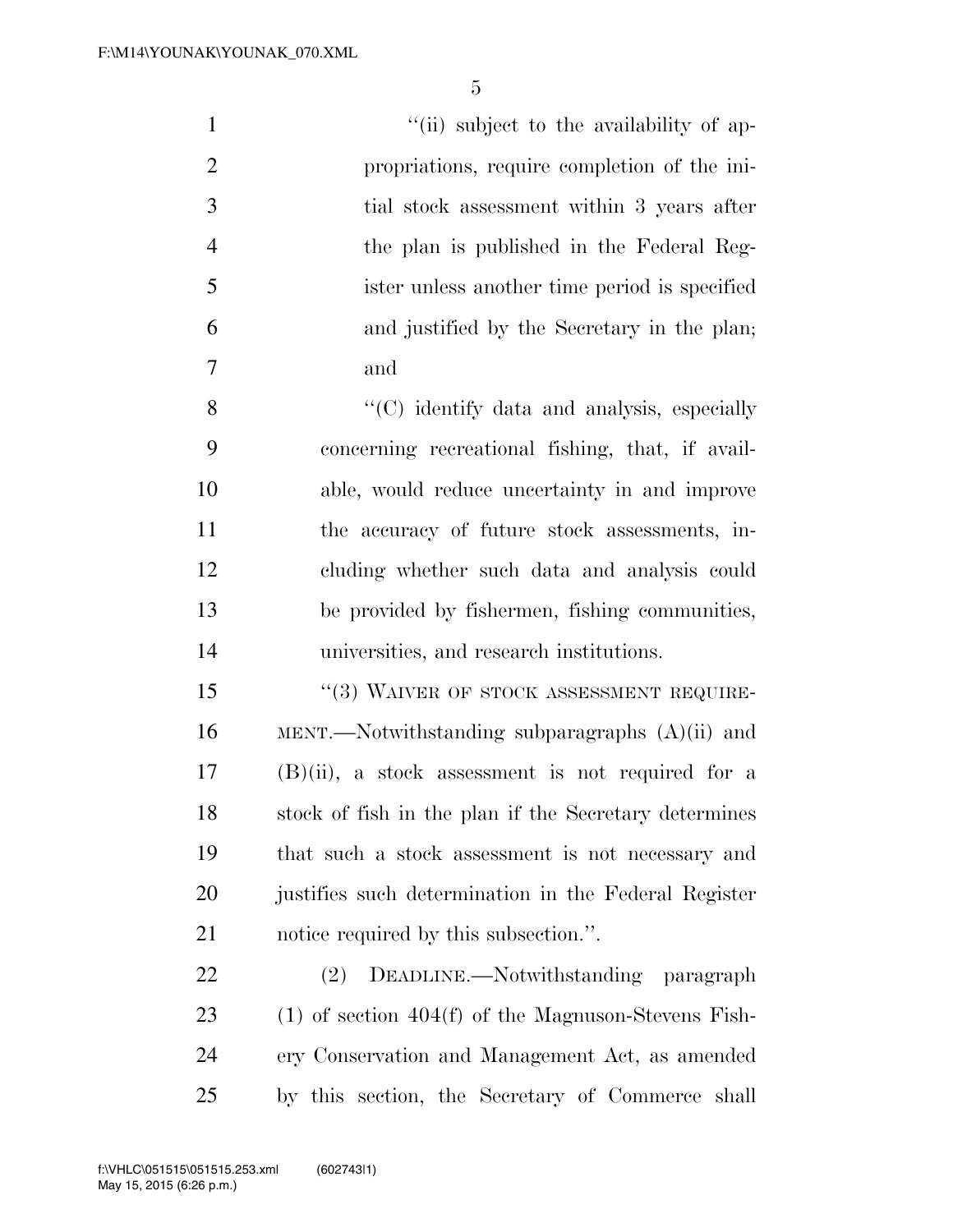issue the first stock assessment plan under such sec-2 tion by not later than 2 years after the date of en-actment of this Act.

(c) IMPROVING SCIENCE.—

 (1) INCORPORATION OF INFORMATION FROM 6 WIDE VARIETY OF SOURCES.—Section  $2(a)(8)$  of the Magnuson-Stevens Fishery Conservation and Man- agement Act (16 U.S.C. 1801) is amended by add- ing at the end the following: ''Fisheries management is most effective when it incorporates information provided by governmental and nongovernmental sources, including State and Federal agency staff, fishermen, fishing communities, universities, and re- search institutions. As appropriate, such information should be considered the best scientific information available and form the basis of conservation and management measures as required by this Act.''.

18 (2) IMPROVING DATA COLLECTION AND ANAL- YSIS.—Section 404 (16 U.S.C. 1881c), as amended by this section, is further amended by adding at the end the following:

22 "(g) IMPROVING DATA COLLECTION AND ANAL-YSIS.—

24 "(1) IN GENERAL.—The Secretary, in consulta-tion with the Councils acting in reliance on their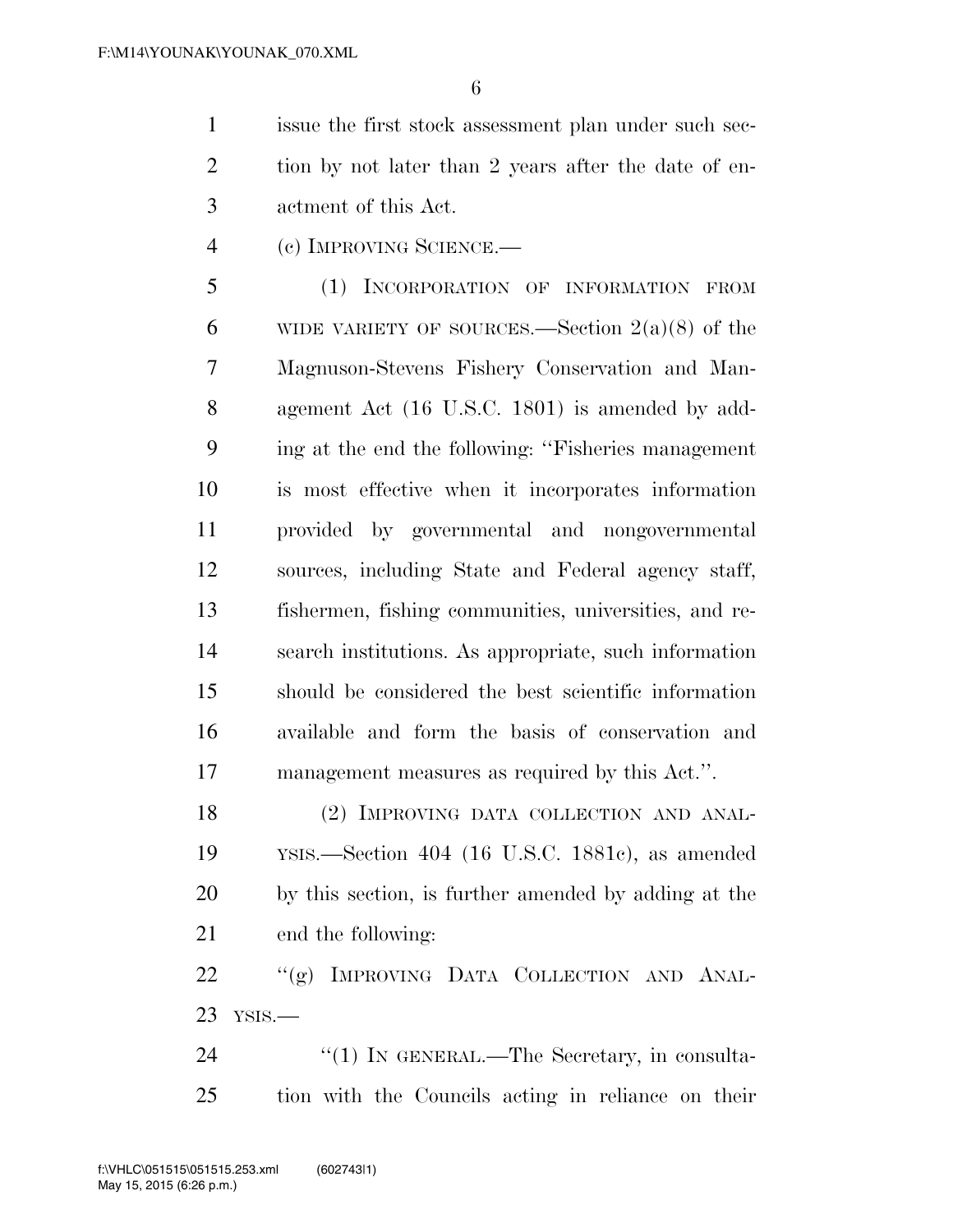| $\mathbf{1}$   | science and statistical committees established under     |
|----------------|----------------------------------------------------------|
| $\overline{2}$ | section $302(g)$ , shall develop and publish in the Fed- |
| 3              | eral Register guidelines that will facilitate greater    |
| $\overline{4}$ | incorporation of data, analysis, and stock assess-       |
| 5              | ments from nongovernmental sources, including fish-      |
| 6              | ermen, fishing communities, universities, and re-        |
| 7              | search institutions, into fisheries management deci-     |
| 8              | sions.                                                   |
| 9              | "(2) CONTENT.—The guidelines shall—                      |
| 10             | "(A) identify types of data and analysis,                |
| 11             | especially concerning recreational fishing, that         |
| 12             | can be reliably used as the basis for estab-             |
| 13             | lishing conservation and management measures             |
| 14             | as required by section $303(a)(1)$ , including set-      |
| 15             | ting standards for the collection and use of             |
| 16             | such data and analysis in stock assessments              |
| 17             | and for other purposes; and                              |
| 18             | "(B) provide specific guidance for col-                  |
| 19             | lecting data and performing analyses identified          |
| 20             | as necessary to reduce the uncertainty referred          |
| 21             | to in section $404(f)(2)(C)$ .                           |
| 22             | "(3) ACCEPTANCE AND USE OF DATA AND                      |
| 23             | ANALYSES.—The Secretary and Regional Fishery             |
| 24             | Management Councils shall—                               |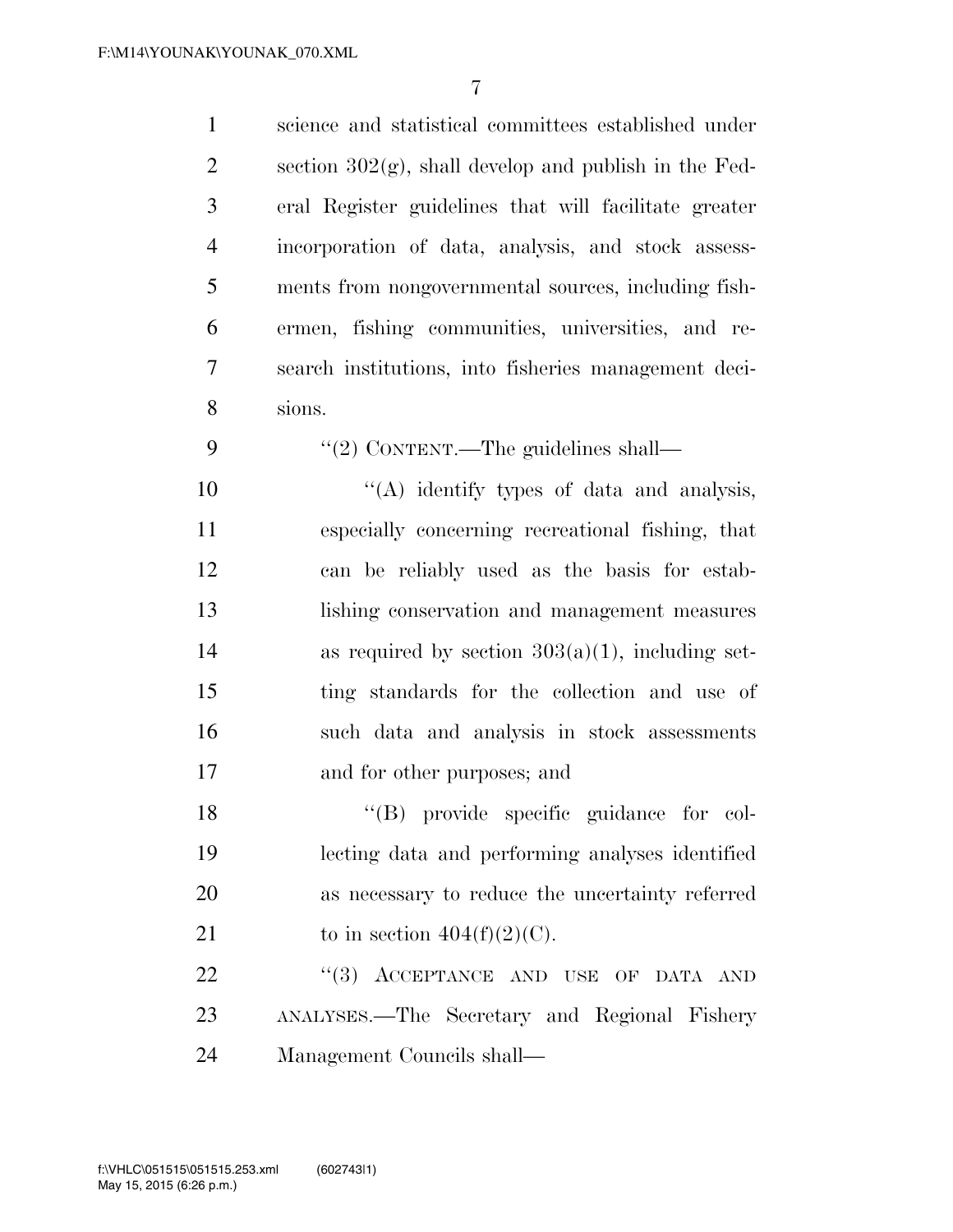1 ''(A) use all data and analyses that meet 2 the guidelines published under paragraph (1) as the best scientific information available for pur- poses of this Act in fisheries management deci- sions, unless otherwise determined by the science and statistical committee of the Coun-7 cils established pursuant to section  $302(\text{g})$  of the Act; and

 ''(B) explain in the Federal Register notice announcing the fishery management decision how such data and analyses have been used to establish conservation and management meas-ures.''.

 (3) DEADLINE.—The Secretary of Commerce shall develop and publish guidelines under the amendment made by paragraph (2) by not later than 1 year after the date of enactment of this Act. (d) COST REDUCTION REPORT.—Within 1 year after the date of enactment of this Act, the Secretary of Com- merce, in consultation with the Regional Fishery Manage- ment Councils, shall submit a report to Congress that, with respect to each fishery governed by a fishery manage- ment plan in effect under the Magnuson-Stevens Fishery Conservation and Management Act (16 U.S.C. 1801 et  $25 \text{ seq.}$ )—